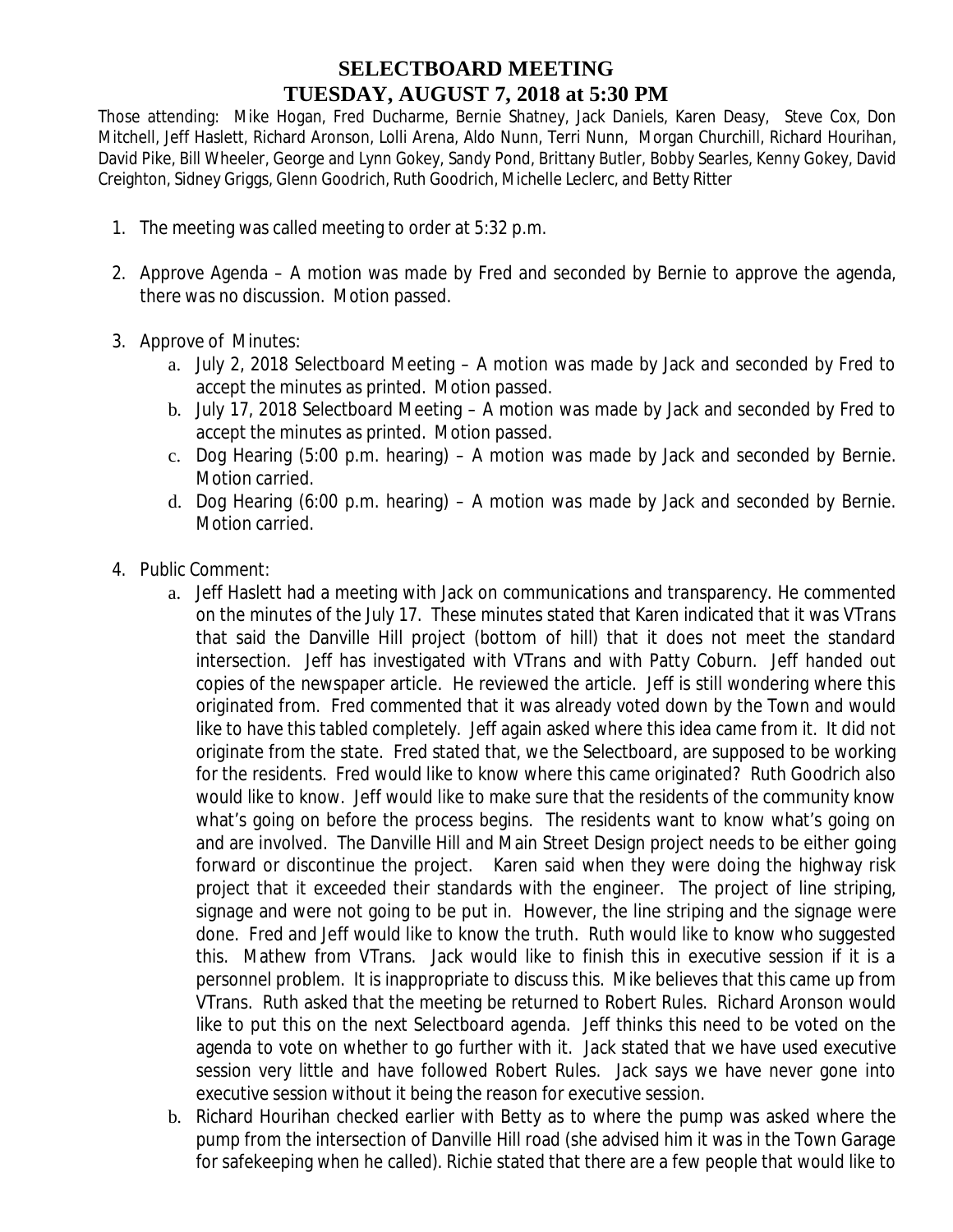have the triangle repaired and have the pump cemented in. Richard Hourihan, Bobby Searles, Jeff Haslett, and David Pike would like to volunteer to put the water pump back in. The triangle and the placement of the water pump will be on the agenda for the next Selectboard meeting.

- c. Ken Gokey is wondering why the school light is flashing in the middle of the night. He called the office and the person he talked to said she would have it fixed. The lights work now from 7 a.m. to 4 p.m. Monday thru Friday. David Creighton is wondering if a bag will be put over it until it is fixed. Karen commented that the signs need to flash 7 am to 4 pm. The ordinance says Monday thru Friday all year around. Karen will turn it off for the night and check the programing again.
- d. Ken Gokey says the Masonic lights go off at 10 p.m. Ken suggested that the lights be off at 5 a.m. Fred will look into the lights as a member of the Willey Building Committee.
- 5. Errors and Omissions Betty reviewed the Error and Omissions as Jeanne was not able to make it tonight. She stated the totals of errors are \$5,318.66 in taxes. Jack would make a motion to approve the Error and Omissions of August 7, 2018 with a second by Bernie. Motion carried.
- 6. Discuss and Adopt the Commercial Public Assembly Ordinance Mike reviewed the Commercial Public Assembly comments. Jeff is wondering how it applies to the commercial part of the town? Fred would like to vote no on this. He has discussed this with the residents of Cabot. Bernie has agreed with Fred. Jack commented on why this has come up. The reason this has come up is because of the meetings after the Manifestivus there were many people upset regarding the noise. The only permit Cabot has for the Manifestivus is a conditional permit. That doesn't protect the Cabot residents. We need to be prepared in case another type of Manifestivus comes up. This gives the Town the ability to deal with another mechanism in place for neighbors, safety, medical, etc. We are doing this to be proactive and do the right thing in case something comes down the road. Jeff made comments that this should be residential. This should be not for commercial. Mike told him it is only for events where you pay to get into the event. Richard Hourihan believes that most of the complaints were a noise complaint. He suggests that there be a noise ordinance. Ken Gokey said he thinks Cabot has an ordinance for noise. Jack read the definition of from the Commercial Ordinance for clarification. Sandy Pond is wondering if no one is paying to have a party why don't they have to have a permit. It shouldn't matter if you pay to attend or not. Ruth Goodrich commented on when she was on the ambulance how big parties do follow the rules for security and proper procedures. Glen Goodrich asked how would you know how many people would be at an event? Mike is wondering if the Selectboard wants to table this or vote on it tonight. Fred would like to have the registered voters vote on it at the next town meeting. Bernie and Jack agree. Mike said it will be voted on at the next town meeting in March 2019 and if anyone has any comments or suggestions before that to please send them to the Town Clerk.
- 7. Ambulance Update Mike and Jack have been meeting with others on the ambulance situation. Jack's updated folks on the meeting with the Cabot Ambulance and there were 15 people who attended. The purpose of the meeting was to discuss what will happen to the Cabot Ambulance service. At the moment Marshfield is doing an experiment with Barre town doing the ambulance. Do we want to keep Cabot as is, or contract out to Barre Town. We now allot \$15,000 a year from Cabot and if we contract with Barre town it could be up to \$50,000. We could also see how it will work with Cabot on the night and weekends and contract out during the day. Richard Hourihan's wife is an RN who would help out. She could be one of the responders. Ruth advised anyone on call would still need to go through training. Jack asked Ruth about the ambulance. The ambulance volunteers are having issues being on call at all times. The continuing education is very serious.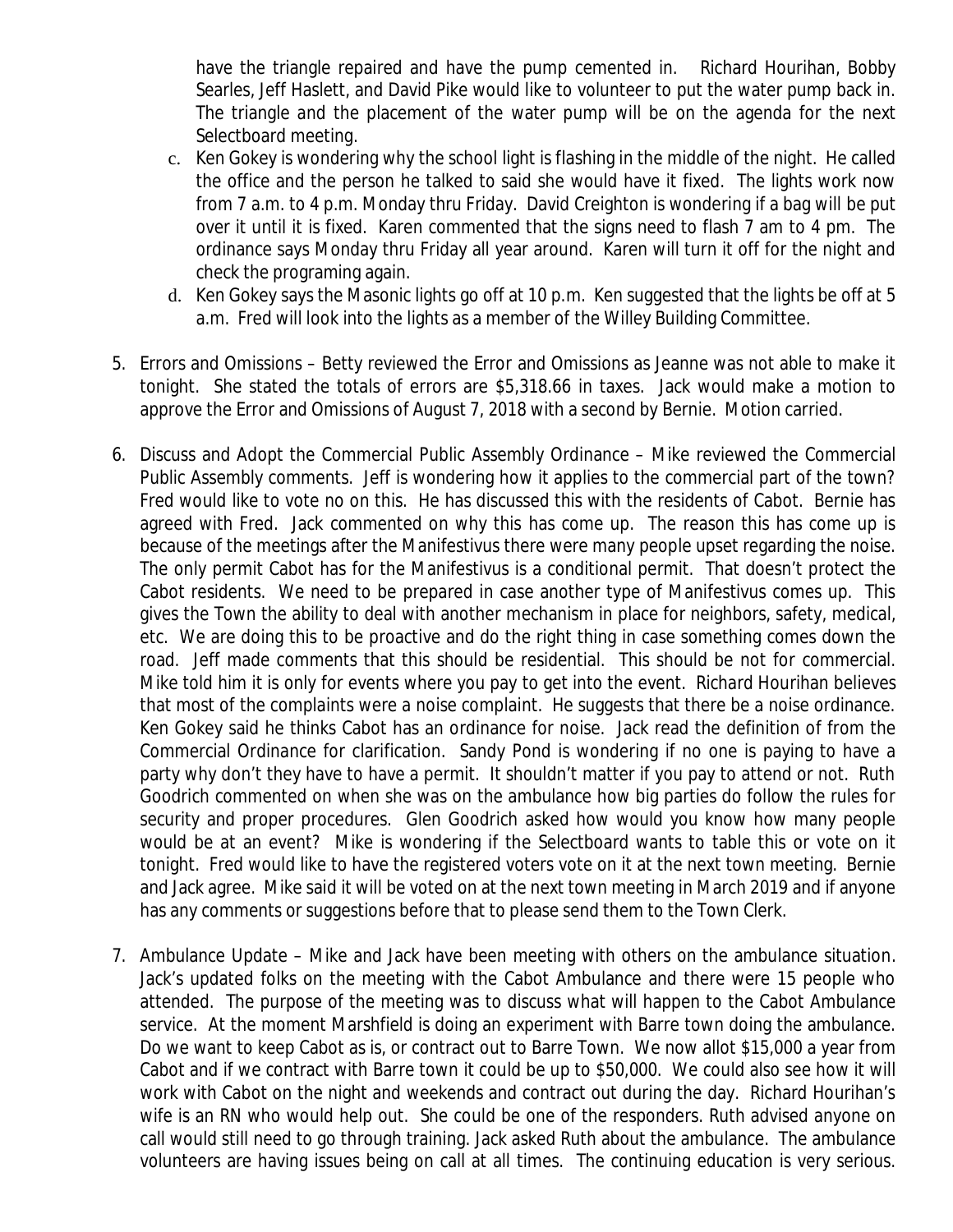You have to go wherever the class is located. It is expensive having to pay a salary and benefits for a full time ambulance paramedic. They suggested that nurses still need to have the continued education. Biggest dilemmas are they want to learn and then after being educated wants to be on a paid squad and often leave after they receive the education for either a paid position at one of the ambulance services of go to the hospital. The reason it took 55 minutes for the ambulance to respond to an emergency is that they received the wrong address and the wrong town.

- 8. CCIF Plan changes Frank Kampf was supposed to be here to talk about this. We will table it until Frank will be able to attend the meeting. Jack would like to have a meeting at 5:30 on Tuesday, August 21, 2018 to discuss the plan with the public. Steve Cox requested to have a meeting later for people working. Have a special meeting at 6 p.m. instead on another meeting hooked onto a Selectboard meeting. It has to be scheduled with CCIF and most likely will be in September as a standalone meeting.
- 9. Dog Complaint withdrawal Betty commented that a dog complain has been withdrawn.
- 10. Contract Buyout 63 Sawmill Road Karen has been working with FEMA on purchasing the land on 63 Sawmill Road. The time frame from the CDBG is expiring. The CDBG is offered to help purchase the property which is part of the Quichee Regional planning and another group for working on demolition to bid. The purchase includes the building but not the dam. Paperwork needs to be signed and RFP for removal. The amount the residents of Cabot are responsible for would be \$11,000. David Pike would like to know the advantages for the Town of Cabot. Will it alter the flood plan on the structures in that area? Richard Hourihan is wondering how much property taxes the town will be losing. Richard Hourihan is wondering if the Town is going to buy the Lower Cabot Store. Mike stated that we are not at the moment as we are talking with FEMA. Bobby discussed the flood insurance with his property and other town property. Terri is wondering if the West Hill Pond Dam goes then will the Town will be responsible with any problems. Karen is not sure who owns the property. The property who controls the water is the Sawmill property owner. Lolli made some comments on the West Hill Pond Dam. Fred wants to know how the Sawmill Property relates to the West Hill Pond Dam. Karen said the Sawmill Property has the water rights to the West Hill Pond Dam. Fred wants to know who is responsible for any issues with the Dam. Karen says the owner of the West Hill Pond Dam is responsible. Steve is wondering if the Town of Cabot owns the property? Mike says they haven't signed the paperwork. Karen stated it is 25% of the value. Richard Hourihan would like to know how much taxes are being paid? Terri Nunn is wondering who will fix the damage if the water creates a problem and who will be liable. Mike said it's a legal question that will have to be discussed with our Town attorney. David would like to know who pays taxes on West Hill Pond and that was answered the land owners who surround the pond. Betty indicated the taxes for 2018-19 are \$532.82.

At this point, we needed to go into the Informational Hearing so we will suspend the Selectboard Meeting until the Informational Hearing is completed. Jack made a motion to suspend the Selectboard meeting at 7:02 p.m. Fred 2<sup>nd</sup>. Motion passed.

The Informational Hearing ended at 7:39 p.m. and motion was made by Jack that we resume the Selectboard meeting with a second by Fred, motion passed.

Sandy commented that more paperwork on the project should be provided. Glenn Goodrich asked if there is any way to do the work on the property without purchasing the property? Could the present landowner get the grants? Karen says the grant will pay 75% of the assessed value of the grand list.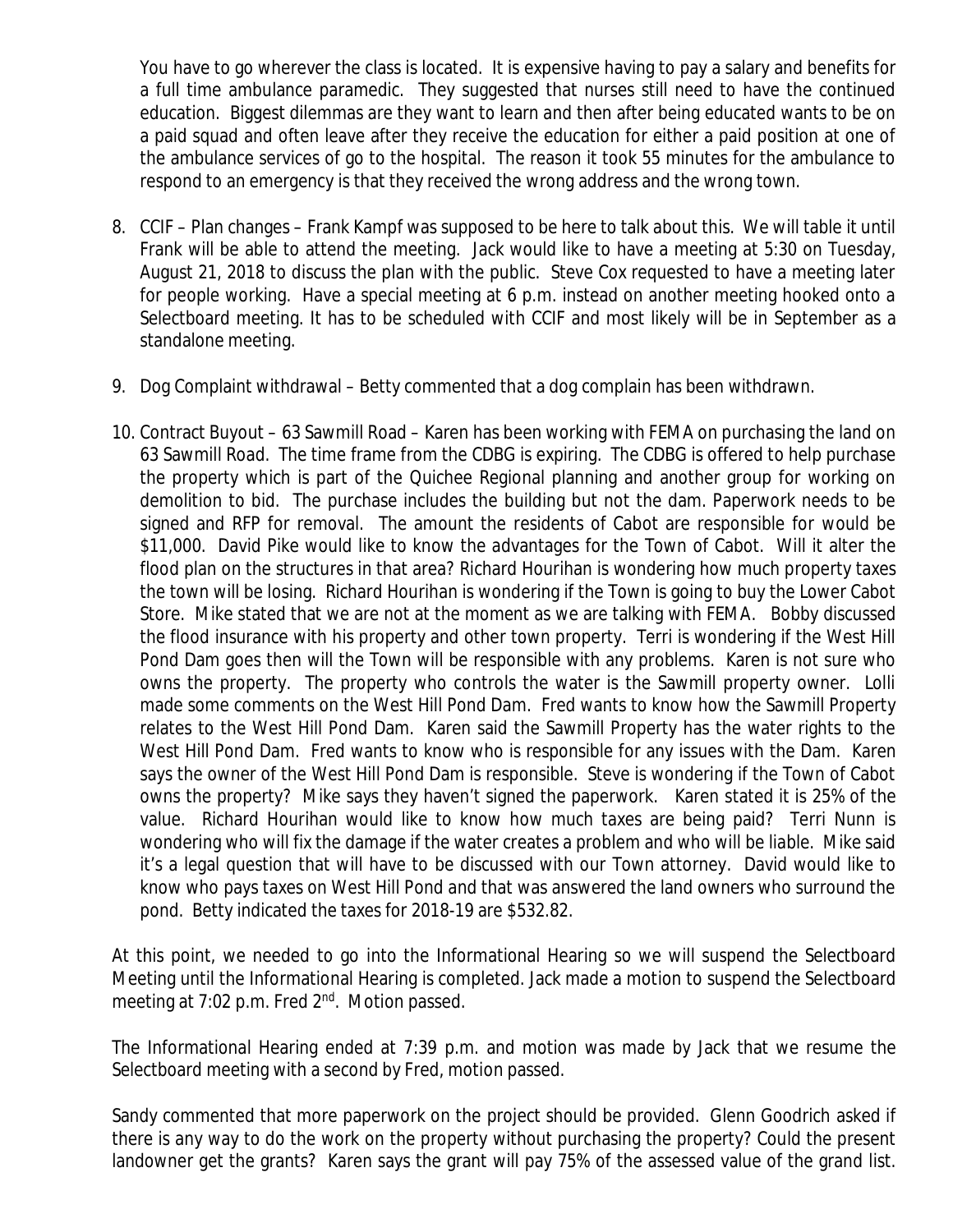The program is the town has to own the land to have the dam removed. David Pike is wondering who wants the dam out. Mike said the select board agreed that the something needs to be done about the dam as the buildings falling into the river. Bobby is wondering if it has been explored with the current owner about having the dam removed. Karen said the way the state would remove the property would be the town owning the property. Ruth is wondering if the state told the town to remove the dam? Karen commented that No the state did not. The landowner was approached about the removing the buildings and the dam. He decided that from his perspective to sell the property and get some value from the property and get rid of it. Richard Hourihan asked if the Friends of Winooski been notified on the building falling into the river? Yes they have been notified. He thinks the owner should be responsible.

The Town was given a grant to investigate getting rid of the dam. Morgan Churchill is wondering if this purchase could be moved to a town vote. Karen said if we don't do this now, we will lose the opportunity. The funds expire December 31, 2018. If it was voted in November, there will not be enough time to go thru. Bobby is wondering about why the FEMA application was taking too long. Karen explained that the CDBG funds will expire at the end of the year. There still is an option thru FEMA but take more time for the money with no guarantee. Mike asked the board what they wanted to do. Fred does not want to vote and table it. Bernie would like to vote. Jack would like to table it until they receive more information. Fred would like to know at the next meeting what will happen if the town does nothing? Brittany Butler asked questions regarding the property and why should the town take the liability of the property falling into the river. Glenn Goodrich is wondering if there is anything with the historical preservation.

- 11. Update To Do List We will work on this at the next SB meeting.
- 12. Danville Hill Concern about accidents by Well House Jeff has concerns on the accidents that have happened at the Danville Hill Well House. He described the accidents that have happened there. He would like to have the accessed fixed so people who are driving by that ramp in the winter. Aldo commented on the road that people need to be more careful. The town will put reflectors and a sign post.
- 13. Approved Findings for Road Reclassification this will be at the next SB Meeting on Tuesday, August 21, 2018.
- 14. Water Project Karen received a certificate of the completion of the water project. Karen discussed the remaining projects that need to be done. Karen stated that the lower part of Danville Hill will be paved along with other places to be paved. Fred thought that we were waiting until spring to pave Danville Hill to wait until it has a chance to settle with Bernie agreeing. The punch list has not been completed. Jeff asked if she will be looking at the project. Fred asked if this will be the final decision on the paving. Karen asked if the Cabot Plains Road and the Common Road and Main Street spot in front of the Church and a part in front of the stone wall by Elm Street. Fred asked Karen to look into patching the sidewalk area that is hard to plow.
- 15. Water and Wastewater Karen asked the Selectboard to give permission for a resident in town who purchased and changed it to a two residence and now has to connect to the wastewater system but has not done the permitting. Jack says the individual needs to comply with the wastewater ordinance. The property is on Route 215 South.